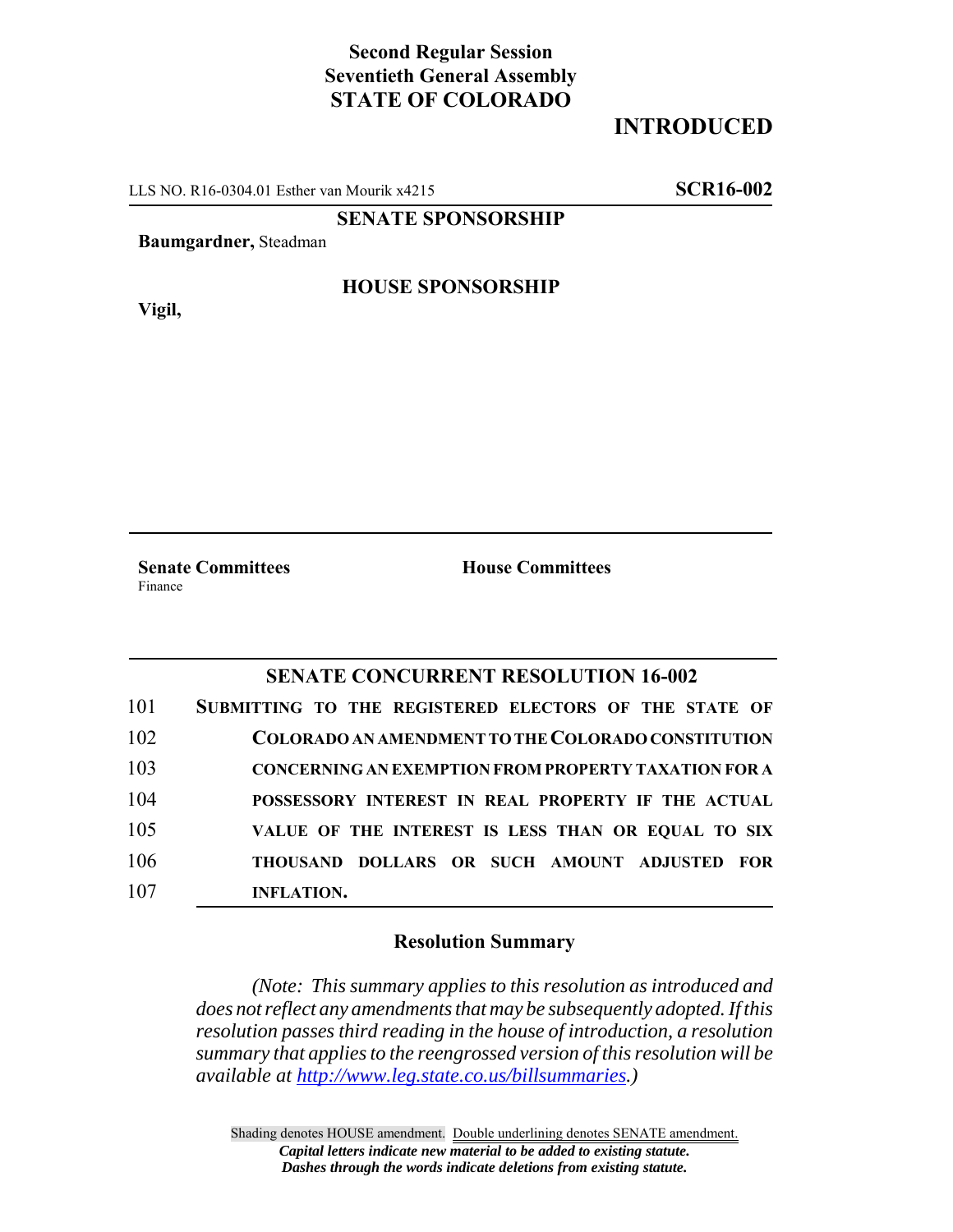For property tax years commencing on or after January 1, 2018, the concurrent resolution creates an exemption from property taxation for possessory interests in real property with specified actual values.

| $\mathbf{1}$   | Be It Resolved by the Senate of the Seventieth General Assembly               |
|----------------|-------------------------------------------------------------------------------|
| $\overline{2}$ | of the State of Colorado, the House of Representatives concurring herein:     |
| 3              | <b>SECTION 1.</b> At the election held on November 8, 2016, the               |
| $\overline{4}$ | secretary of state shall submit to the registered electors of the state the   |
| 5              | ballot title set forth in section 2 for the following amendment to the state  |
| 6              | constitution:                                                                 |
| $\overline{7}$ | In the constitution of the state of Colorado, section 3 of article $X$ ,      |
| $8\,$          | <b>amend</b> $(1)$ (b) as follows:                                            |
| 9              | Section 3.<br>Uniform<br>taxation<br>exemptions.<br>$\sim 100$ m $^{-1}$      |
| 10             | (1) (b) (I) Residential real property, which shall include all residential    |
| 11             | dwelling units and the land, as defined by law, on which such units are       |
| 12             | located, and mobile home parks, but shall not include hotels and motels,      |
| 13             | shall be valued for assessment at twenty-one percent of its actual value.     |
| 14             | For the property tax year commencing January 1, 1985, the general             |
| 15             | assembly shall determine the percentage of the aggregate statewide            |
| 16             | valuation for assessment which is attributable to residential real property.  |
| 17             | For each subsequent year, the general assembly shall again determine the      |
| 18             | percentage of the aggregate statewide valuation for assessment which is       |
| 19             | attributable to each class of taxable property, after adding in the increased |
| 20             | valuation for assessment attributable to new construction and to increased    |
| 21             | volume of mineral and oil and gas production. For each year in which          |
| 22             | there is a change in the level of value used in determining actual value,     |
| 23             | the general assembly shall adjust the ratio of valuation for assessment for   |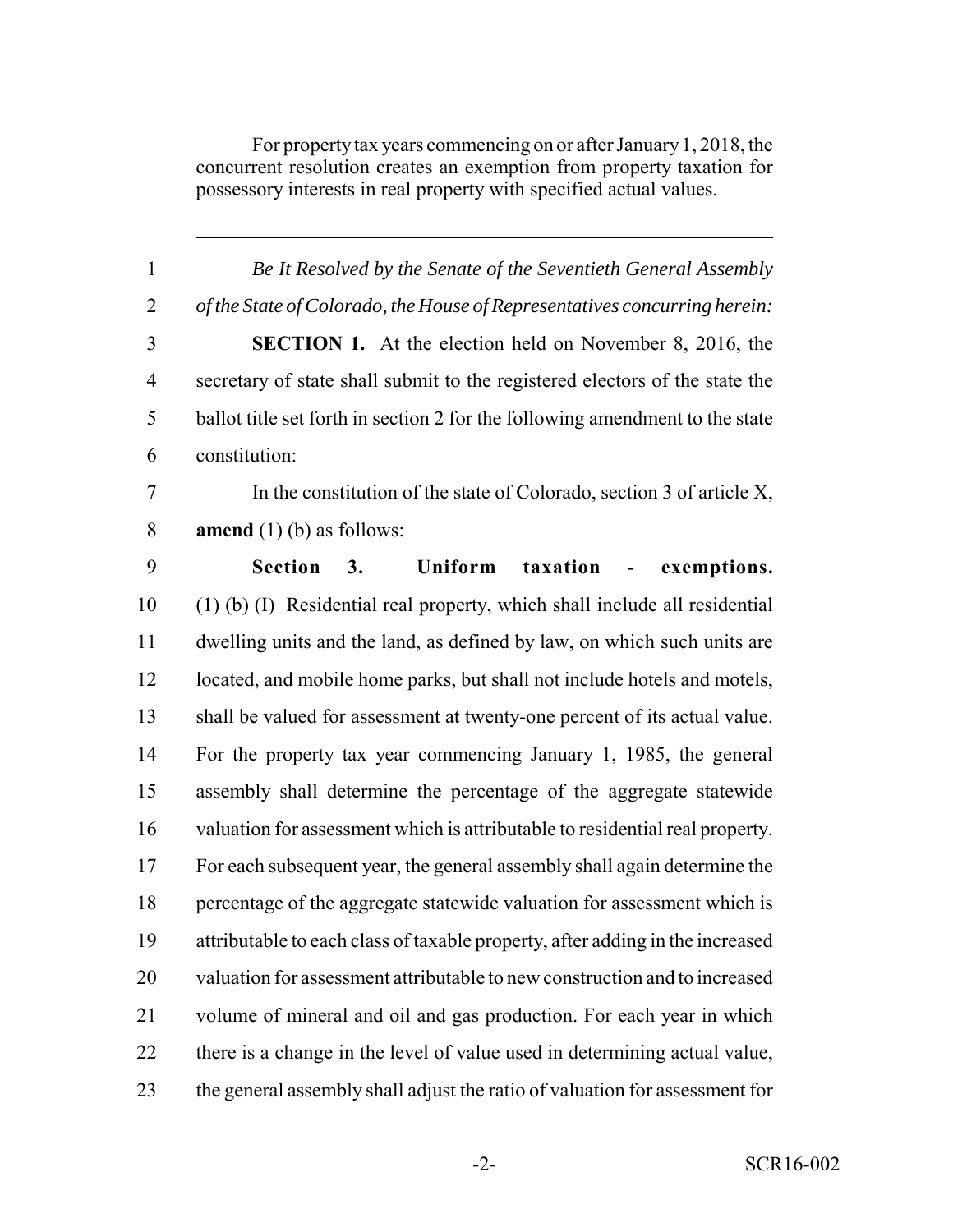residential real property which is set forth in this paragraph (b) as is necessary to insure that the percentage of the aggregate statewide valuation for assessment which is attributable to residential real property shall remain the same as it was in the year immediately preceding the year in which such change occurs. Such adjusted ratio shall be the ratio of valuation for assessment for residential real property for those years for which such new level of value is used. In determining the adjustment to be made in the ratio of valuation for assessment for residential real property, the aggregate statewide valuation for assessment that is attributable to residential real property shall be calculated as if the full actual value of all owner-occupied primary residences that are partially exempt from taxation pursuant to section 3.5 of this article was subject to taxation. All other taxable property shall be valued for assessment at twenty-nine percent of its actual value. However, the valuation for assessment for producing mines, as defined by law, and lands or leaseholds producing oil or gas, as defined by law, shall be a portion of the actual annual or actual average annual production therefrom, based upon the value of the unprocessed material, according to procedures prescribed by law for different types of minerals. Non-producing unpatented mining claims, which are possessory interests in real property by virtue of leases from the United States of America, shall be exempt 22 from property taxation. OTHER POSSESSORY INTERESTS IN REAL PROPERTY SHALL BE EXEMPT FROM PROPERTY TAXATION AS SPECIFIED IN 24 SUBPARAGRAPH (II) OF THIS PARAGRAPH (b).

25 (II) (A) FOR THE PROPERTY TAX YEAR COMMENCING ON JANUARY 26 1, 2018, A POSSESSORY INTEREST IN REAL PROPERTY SHALL BE EXEMPT FROM THE LEVY AND COLLECTION OF PROPERTY TAX IF THE ACTUAL VALUE